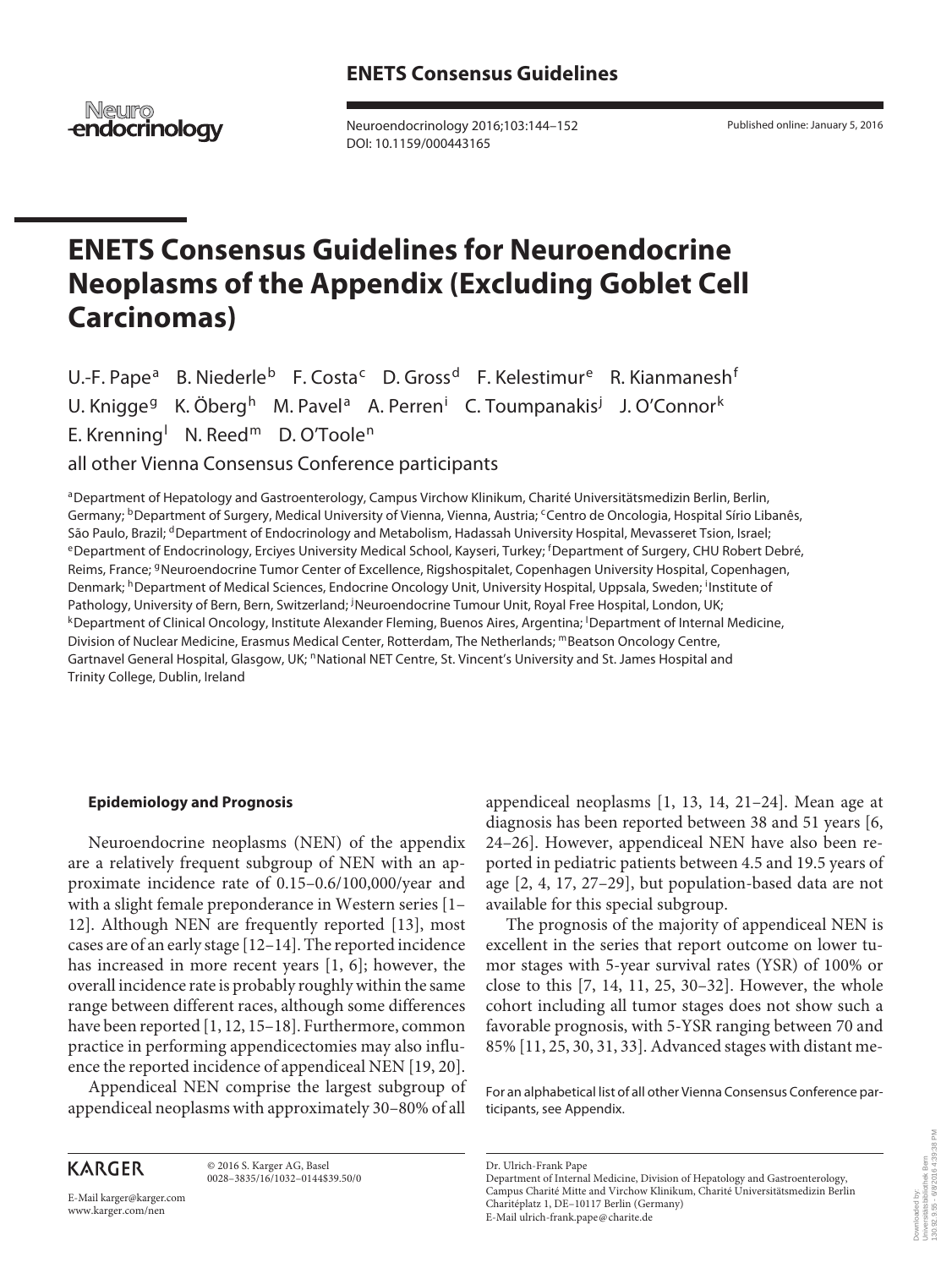tastases have been reported with a much poorer prognosis and a 5-YSR of as low as 12–28% [1, 11, 14] . However, it is not clear to which extent more 'malignant' histologies such as goblet cell carcinoids (GCC) or mixed adenoneuroendocrine carcinomas with a poorer prognosis per se were included in such series.

# *Minimal Consensus Statement on Epidemiology and Prognosis*

 Appendiceal NEN present with an incidence of 0.15– 0.6/100,000/year. They are diagnosed slightly more often in female than in male patients at an average age of 40–50 years. Appendiceal NEN are, however, much more frequently diagnosed incidentally during appendicectomy with a rate of approximately 3–5/1,000 appendicectomies. Racial differences may occur but data are inconclusive. In contrast, malignant tumors seem to occur more often in Caucasians compared to other races. Appendiceal NEN may also rarely occur in children but apparently with an excellent long-term outcome. While at a lower stage, survival is extremely good (local disease: 5-YSR of 95–100%, regional disease: 5-YSR of 85–100%), on the other hand, the few cases with distant metastasis present with relatively poor survival figures (5-YSR: <25%).

 From the available data, it is concluded that an appendiceal NEN <1 cm, with invasion up to the subserosa or mesoappendiceal invasion up to 3 mm and clear surgical margins poses no further risk of recurrence after appendicectomy.

 Most tumors (70%) are located at the tip of the appendix. However, tumors at the base of the appendix, tumors of 1–2 cm in diameter and tumors with deep mesoappendiceal invasion or margin invasion confer a relevant risk of recurrence, and further surgical procedures are warranted, although no data have literally proven a survival benefit of more aggressive surgery.

#### **Clinical Presentation**

 Most appendiceal NEN in adults as well as in children are incidental findings in postappendicectomy specimen and therefore no characteristic tumor-specific symptomatology has been established [5, 17] . However, symptoms that lead to appendicectomy such as right lower abdominal pain are indirectly associated with appendiceal NEN, although due to their most frequent localization at the tip of the appendix (approx. 70%) these tumors are very likely not causative of acute appendicitis [34–41] . In the rare cases of distant metastases, these may cause symptoms related to the localization of the metastases.

 A carcinoid syndrome is an extreme exception in metastatic patients [35, 36, 38] and more likely associated with an intestinal primary tumor.

# *Minimal Consensus Statement on Clinical Presentation*

 Appendiceal NEN are rarely symptomatic in the large majority of cases due to the incidental nature of their diagnosis. However, tumors with extensive local disease or distant metastases may appear symptomatic with abdominal pain, a tumor mass effect or signs of bowel obstruction. An association with the carcinoid syndrome is extremely rare and indicates metastatic disease.

#### **Diagnostic Procedures**

 Since most appendiceal NEN are incidentally diagnosed during postoperative histology, diagnostic procedures relate mostly to postoperative staging, follow-up and to the rare cases with suspected or evidenced distant metastasis.

#### *Imaging*

 There are no specific diagnostic studies focusing on appendiceal NEN only, and therefore the considerations which apply to small intestinal NEN are considered to be also valid for appendiceal NEN and have not been changed since the previous version of the guidelines.

 Cross-sectional imaging using CT or MRI with modern protocols should be used to rule out locoregional or distant metastasis [42–45] . NEN limited to the appendix may be detected by transabdominal ultrasonography, which in spite of its investigator-dependent limitations is the least invasive procedure but has not been validated. Endoscopy is rarely helpful, unless the tumor is locally advanced and infiltrates the cecum, which is a very rare situation; thus, colonoscopy for tumor detection is not recommended [46]. In the context of the potentially increased incidence of secondary neoplasms, general recommendations regarding colorectal cancer screening should be followed. Somatostatin receptor imaging using either indium-111-somatostatin receptor scintigraphy (including SPECT) or positron emission tomography (PET) scanning using gallium-68-labelled somatostatin analogues in combination with CT may be considered in cases where curative resection is not completely assured or where distant metastasis is suspected [45] .

#### *Laboratory Tests*

 Chromogranin A (CgA) can be used as a tumor marker in appendiceal NEN like in small intestinal NEN and is particularly useful to differentiate NEN from GCC since it has been described to be increased in appendiceal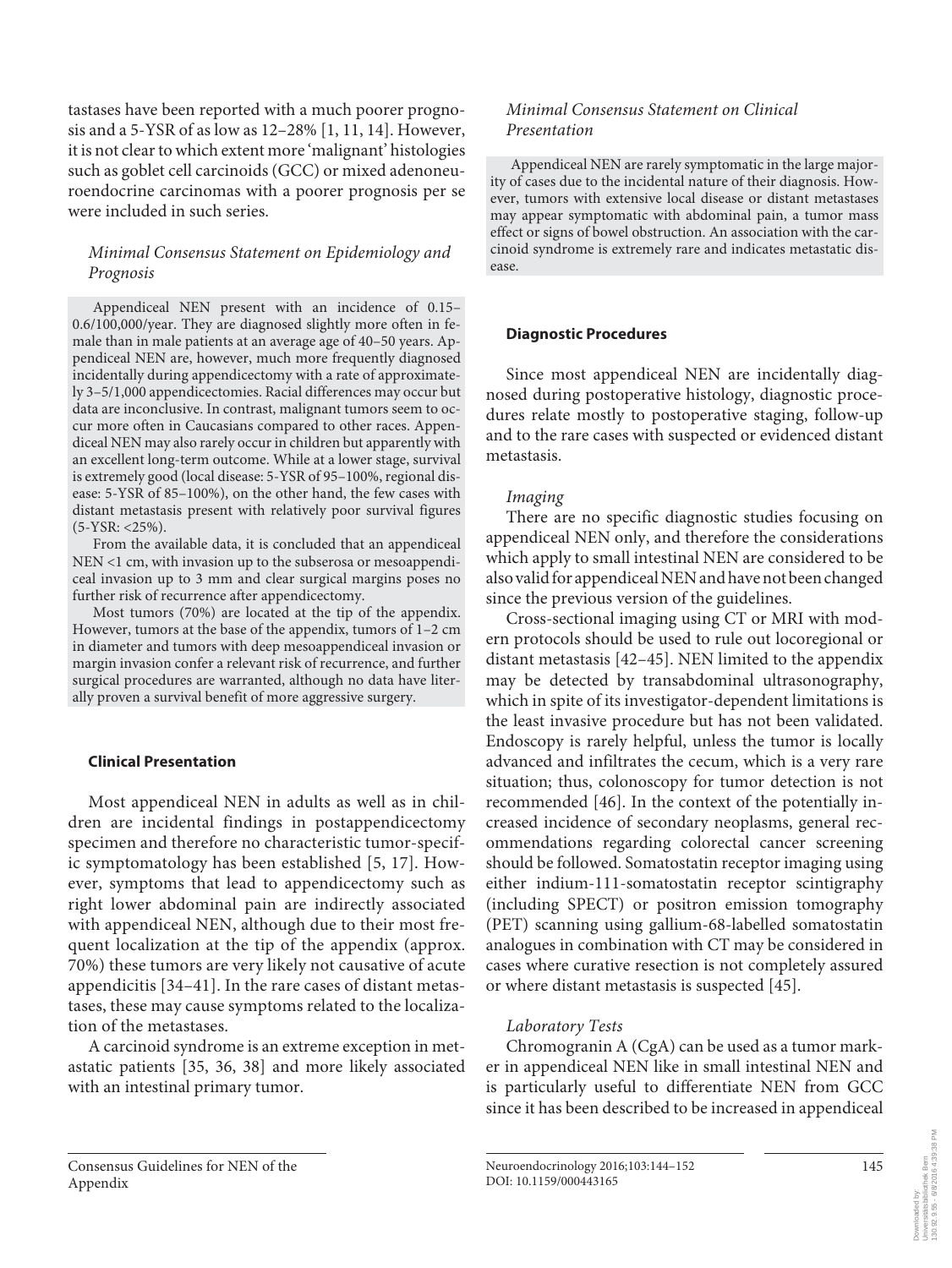**Table 1.** Grading classification of NEN according to the WHO 2010 classification

| Grading            | Ki-67 index | Mitotic rate    |
|--------------------|-------------|-----------------|
| G1 NET             | $\leq$ 2%   | $<$ 2/10 HPF    |
| G <sub>2</sub> NET | $3 - 20%$   | $2 - 20/10$ HPF |
| G3 NEC             | $>20\%$     | $>20/10$ HPF    |

NEN [47, 48]. However, its role for regular follow-up (particularly for the detection of recurrent disease) has not been thoroughly studied. It is indicated in metastatic disease as a follow-up parameter like in other NEN. In the extremely rare patient with carcinoid syndrome, urinary 5-HIAA may be useful [49] .

# *Minimal Consensus Statement on Diagnostic Procedures*

 For the majority of well-differentiated appendiceal NEN diagnosed incidentally, with a maximum diameter <1 cm and R0 resection, no postoperative diagnostic procedure is required. For well-differentiated tumors of 1 to <2 cm and R0 resection, there are no clear data, but a single CT or MRI of the abdomen to rule out lymph node or distant involvement may be justified. In cases with deep mesoappendiceal infiltration or angioinvasion and tumors >2 cm, CT or MRI of the abdomen and somatostatin receptor imaging (somatostatin receptor scintigraphy or SR-PET/CT) should be performed.

 CgA may be used as a surrogate parameter in advanced metastatic appendiceal NEN but has not been particularly validated for diagnosis and follow-up of appendiceal NEN.

## **Pathology and Genetics**

 The histopathological characterization of appendiceal NEN includes immunohistochemical proof of the neuroendocrine tumor (NET) entity by immunohistochemical staining for synaptophysin and CgA as well as for Ki-67 to determine the proliferative capacity of the tumor [50– 52] .

 The Ki-67 index also determines the tumor grading according to the current WHO classification (table 1) [50, 52] . NEN of the appendix are usually G1 or G2 (Ki-67 index <20%) and thus should be considered NET [53]. Appendiceal G2 NET are considered to comprise a higher risk of recurrence and/or metastasis; however, direct proof of this is still pending and has in fact been challenged [54]. Besides WHO grading TNM staging according to either the UICC/AJCC classification or ENETS guidelines (or best according to both; table 2) is recommended [52, 53, 55, 56].

 In cases of higher tumor grades, one should indeed suspect either a GCC or mixed adenoneuroendocrine carcinoma, but rare cases of a 'true' neuroendocrine carcinoma (G3 NEC) may occur. Neither is considered a NET, and thus beyond the scope of these guidelines. The management of these neoplasms should be tailored to the respective adenocarcinomas [46, 56, 66] .

# **Stratification according to Size, Localization and Extent of Invasion**

 There are no substantial changes of criteria used for stratifying therapeutic decision in appendiceal NEN since the 2011 guidelines. Thus, for an extensive discussion, this chapter refers the reader to the previously published guidelines and just summarizes the key criteria a caregiver should have available for the therapeutic decision  $[46]$ .

# *Summary of the Main Prognostic Features of Appendiceal NEN*

#### (A) Size

- Tumors <1 cm (T1a according to the UICC/AJCC classification and T1 according to the ENETS guidelines; table 2) can be cured by simple appendicectomy with an excellent almost 100% long-term survival rate in both children and adults [5, 27, 28, 37, 57] , although some publications have described lymph node metastasis [14, 19] while others have not [38, 58] .
- Tumors >1 cm but <2 cm (T1b according to the UICC/AJCC classification and T2 according to the ENETS guidelines; table 2) are most challenging for decision making, because metastases seem to occur only rarely in this subgroup, but the subgroup per se comprises 5–25% of all appendiceal NEN. However, a risk of metastasis seems to exist, particularly in cases >1.5 cm [5, 7, 14, 19, 41, 54, 57-59].
- Tumors  $>$  2 cm are rare (<10%) but may carry a risk of metastasis of up to 40% [7, 37, 58] and, therefore, justify a radical oncological resection and long-term follow-up (T2 according to the UICC/AJCC classification and T3 according to the ENETS guidelines; table 2). Metastasis has been observed in some cases of these appendiceal NET [58] but not in all [60].
- Tumors extending beyond the appendix invading the peritoneum or adjacent organs (T4 according to the UICC/AJCC classification and the ENETS guidelines; table 2), infiltrating lymph nodes (N1 according to the UICC/AJCC classification and the ENETS guidelines; table 2) or metastasizing to distant organs (M1 according to the UICC/AJCC classification and the ENETS guidelines; table 2) are no longer considered a limited disease and require systemic oncological evaluation because of poorer long-term outcome [46, 53, 56] .

146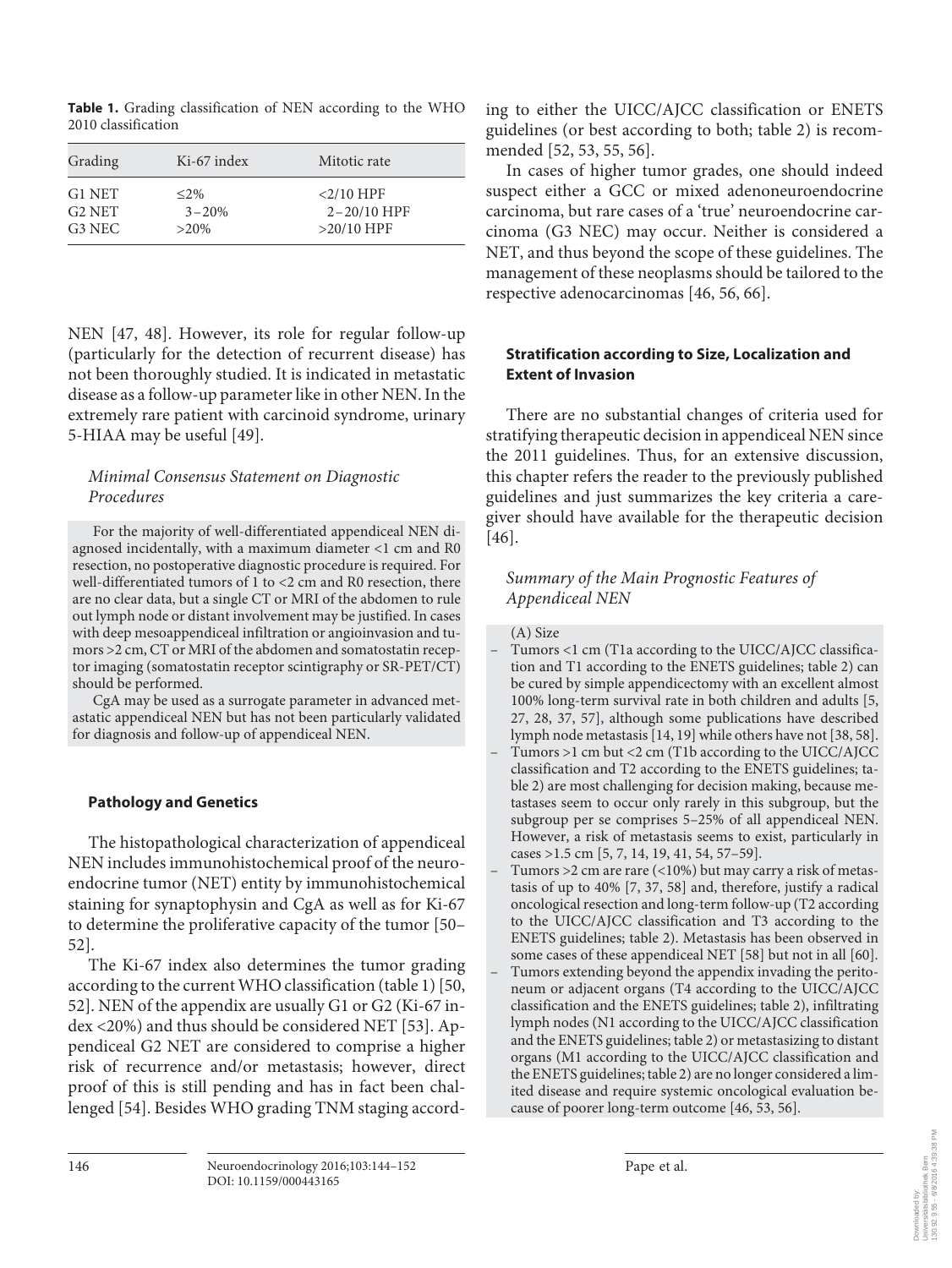| $T$ – primary tumor<br>primary tumor not assessed/assessable<br>X<br>no evidence of any primary tumor<br>0<br>$tumor \leq 1$ cm with infiltration of the submucosa and muscularis<br>1 | UICC/AJCC classification               |  |  |
|----------------------------------------------------------------------------------------------------------------------------------------------------------------------------------------|----------------------------------------|--|--|
|                                                                                                                                                                                        |                                        |  |  |
|                                                                                                                                                                                        |                                        |  |  |
|                                                                                                                                                                                        |                                        |  |  |
|                                                                                                                                                                                        |                                        |  |  |
| propria                                                                                                                                                                                |                                        |  |  |
| tumor $\leq$ 1 cm<br>1a                                                                                                                                                                |                                        |  |  |
| $\overline{1b}$<br>tumor >1 cm but $\leq$ 2 cm                                                                                                                                         |                                        |  |  |
| 2<br>tumor $\leq$ 2 cm with infiltration of the submucosa, muscularis<br>tumor >2 cm but $\leq$ 4 cm or with                                                                           |                                        |  |  |
| propria and/or minimal $(\leq 3$ mm) infiltration of the subserosa<br>extension into the cecum                                                                                         |                                        |  |  |
| and/or mesoappendix                                                                                                                                                                    |                                        |  |  |
| tumor >2 cm and/or extensive $(>3$ mm) infiltration of<br>$t$ umor >4 cm or with extension into the<br>3                                                                               |                                        |  |  |
| the subserosa and/or mesoappendix<br>ileum                                                                                                                                             |                                        |  |  |
| tumor with infiltration of the peritoneum and/or other<br>tumor with perforation of the<br>4                                                                                           |                                        |  |  |
| peritoneum or invasion of other adjacent<br>neighboring organs                                                                                                                         |                                        |  |  |
| structures                                                                                                                                                                             |                                        |  |  |
| N - regional lymph node metastasis                                                                                                                                                     |                                        |  |  |
| Nx<br>regional lymph nodes not assessed/assessable                                                                                                                                     |                                        |  |  |
| no regional lymph node metastasis<br>N <sub>0</sub>                                                                                                                                    |                                        |  |  |
| $\overline{\rm N1}$                                                                                                                                                                    | locoregional lymph node metastasis/-es |  |  |
| M – distant metastasis                                                                                                                                                                 |                                        |  |  |
| distant metastasis not assessed/assessable<br>Mx                                                                                                                                       |                                        |  |  |
| M <sub>0</sub><br>no distant metastasis                                                                                                                                                |                                        |  |  |
| M1<br>distant metastasis/-es                                                                                                                                                           |                                        |  |  |

 **Table 2.** TNM staging for appendiceal NEN according to either the ENETS guidelines or the UICC/AJCC classification

(B) Localization within the Appendix

 Most appendiceal NEN are located at the tip of the organ (60– 75%), while some are located at the middle portion (5–20%) and the smallest fraction (<10%) at the base of the appendix. Although there is no clear correlation with outcome, incomplete resection resulting in recurrence and metastases may likely occur more frequently with an appendiceal NET located next to or at the base of the appendix [37, 46, 56] .

 (C) Extent of Invasion into the Mesoappendix and Vascular Invasion

 Tumor cell invasion into the mesoappendix (T2 vs. T3 stage according to the ENETS guidelines, not considered by the UICC/ AJCC classification; see table 2) can relatively frequently be observed in up to 20% of adults and up to 40% of children [27, 61, 62] . While an infiltration of the appendiceal serosa does not seem to be associated with poorer outcome, an invasion into the mesoappendix shows a higher rate of vascular (V1) or lymph vessel involvement (L1) than in cases without. Furthermore, an invasion depth of >3 mm has been suggested to reflect the aggressiveness of the disease. Therefore, the TNM classification by the ENETS uses this criterion to distinguish T2 from T3 tumors (even in case of tumors <2 cm) [52] .

 The pathology report should therefore contain: pTNM stage, WHO grading, vascular (V0/1) or lymph (L0/1) vessel involvement and a statement on mesoappendiceal infiltration (and the extent of the latter).

 These criteria or risk factors can then be used as a logical and likely but hitherto formally unproven rationale for decision making of whether a right-sided hemicolectomy should be recommended or whether it seems likely safe to not do so (fig. 1).

#### *Minimal Consensus Statement on Pathology and Genetics*

 A histological analysis is always necessary to establish the diagnosis. Cytology may be helpful, particularly in the rare metastatic setting. The minimal ancillary tests to support the histological diagnosis include immunohistochemistry for CgA and synaptophysin. Both the mitotic count per 10 HPF (2 mm<sup>2</sup>, at least 40 fields at 40× magnification), evaluated in areas of highest mitotic density, and the Ki-67 index (MIB1 antibody; percentage of 2,000 cells in areas of highest nuclear labeling) should be reported (table 1). The histopathology report should allow for a correct classification according to the current WHO criteria.

 The ENETS TNM staging differs for the T stages from the AJCC/UICC/WHO TNM staging for appendiceal tumors. It is strongly recommended to use the ENETS TNM classification in addition to the AJCC/UICC/WHO system and to indicate this in the pathology report (table 2). Furthermore, vascular and lymph node involvement should be stated as aides to clinical decision making (fig. 1). No genetic association has been reported thus far and, therefore, there is currently no need for any genetic testing.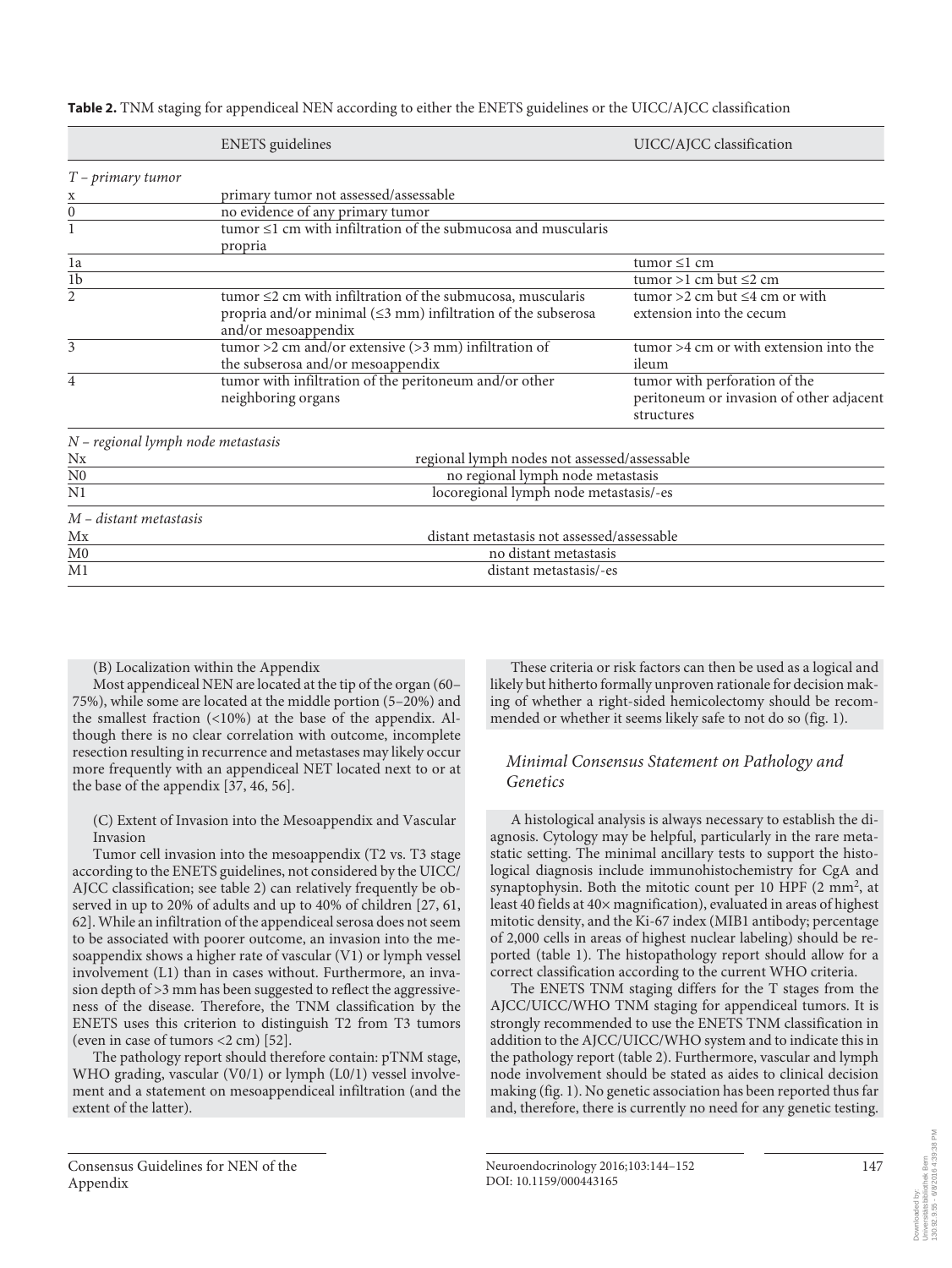

Fig. 1. Therapeutic algorithm for small appendiceal NET.  $V1 = V$ ascular invasion;  $L1 =$  lymphatic invasion;  $G2 =$  grade 2 tumor (Ki-67: 3–20%).

#### **Surgical Therapy**

 Two surgical procedures can be applied to treat local or locoregional appendiceal NEN: simple appendicectomy and oncological right-sided hemicolectomy.

 As outlined above, appendiceal NEN are frequently diagnosed incidentally at appendicectomy for suspected or manifest acute appendicitis. The NEN may either be already detected during this procedure or afterwards on histological evaluation. Similar to the staging criteria including the risk factors mentioned above, the surgical strategy should be tailored to the individual situation (fig. 1) and according to the data discussed in the section above. In general, the following statements apply to the specific situations:

- 1 Appendiceal NET  $(G1/2)$  < 2 cm can be cured by simple appendicectomy unless incompletely resected or if any of the below discussed additional situations occurs in which right-sided hemicolectomy should be considered or performed (R1 resection status after initial appendicectomy).
- 2 Appendiceal NET  $(G1/2) > 2$  cm should be treated with oncological right-sided hemicolectomy. However, small G1/2 NET appear to be the most frequently observed clinical situation and, therefore, the arguments for decision making are specified as follows:
- T1 (ENETS) or T1a (UICC/AJCC) NET (i.e. <1 cm): generally, simple appendicectomy is curative and sufficient (if the resection status is R0). The only exception could be the extremely rare situation when the NEN is located at the base of the appendix or when a mesoappendiceal invasion >3 mm is discovered histopathologically. Under these circumstances, a completion of the resection seems advisable, although a worse prognosis has not been proven and a higher complication rate than with simple appendicectomy has to be considered [5, 7, 14, 19, 41, 54, 57, 59].
- T2 (ENETS) or T1b (UICC/AJCC) NET (i.e. >1 cm but <2 cm): lymph node or distant metastasis seems unlikely but possible, since it has been reported several times. Thus, long-term definitive cure can be achieved with a right-sided hemicolectomy; however, increased peri- and postoperative morbidity need to be weighed against the small but existing risk of incomplete resection by appendicectomy or late recurrence (particularly in many relatively young patients). This risk may be higher if the tumor size is >1.5 cm, particularly in children, but evidence is too weak to exclude patients with appendiceal NET <1.5 cm from these considerations.

 Additional risk factors have been defined for assisting in decision making under these circumstances: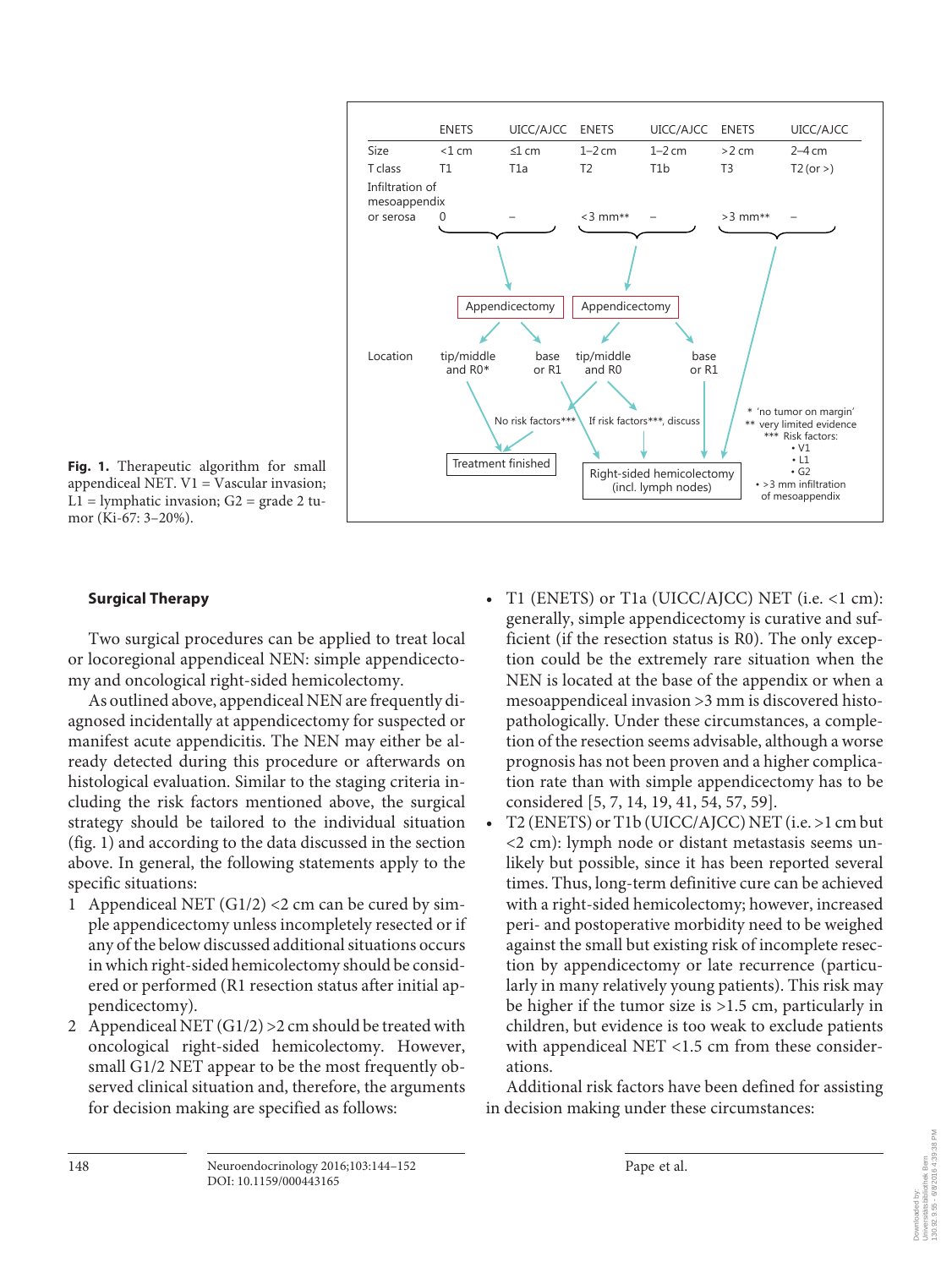– WHO grading: G2

- Vascular (V1) or lymph vessel (L1) invasion
- Mesoappendiceal infiltration >3 mm

 If one or more of these risk factors coexist, it is recommended to discuss right-sided hemicolectomy with the patients.

- T3 (ENETS) or T2 (UICC/AJCC) or higher-stage NET (i.e. >2 cm): right-sided hemicolectomy with oncological lymph node dissection is advised due to the clearly increased risk of lymph node metastasis and longterm tumor recurrence and/or distant metastasis. The operation can be performed as the initial surgical intervention or as a second intervention after initial (diagnostic) appendicectomy [60].
- Appendiceal NEC (G3, Ki-67 >20%) should, irrespective of the tumor size, be treated using an oncological right-sided hemicolectomy and be managed as adenocarcinoma cases.
- 3 In pediatric patients, outcome after appendiceal NET resection has been extremely favorable in the group with tumors between 1 and 2 cm and even in those with tumors >2 cm, and thus these guidelines explicitly do not apply to this specific population. The reason for the even better outcome in the pediatric population is currently not understood [5, 63] .

## *Minimal Consensus Statement on Surgical Therapy*

 It is generally felt that a well-differentiated appendiceal NEN <2 cm is cured by appendicectomy independent of the location of the tumor. Thus, right-sided hemicolectomy is justified only in those rare tumors measuring 1–2 cm but with positive or unclear margins or with deep mesoappendiceal invasion (ENETS T2), higher proliferation rate (G2) and/or vascular invasion. Tumors with a diameter >2 cm should be treated by right-sided hemicolectomy.

## **Follow-Up**

 In cases of curative resection of appendiceal NEN <1 cm by simple appendicectomy, no specific follow-up strategy has been recommended [46, 64] . For cases with right-sided hemicolectomy due to a size >1 cm but without proof of lymph node involvement or any other residual disease in the resected specimen, again no specific follow-up strategy seems to be necessary [65]. For cases with involvement of the lymph nodes or any cases with resected distant metastases, however, long-term followup is advised because of the proven invasiveness of the tumor. Finally, in patients with an appendiceal NEN measuring between 1 and 2 cm who have not received rightsided hemicolectomy for whatever reason (comorbidity, no consent, hesitancy, etc.) but with risk factors (i.e. localization at the base of the appendix, mesoappendiceal invasion >3 mm, G2 NET or vascular invasion), regular follow-up seems advisable due to the presumed risk of lymph node metastasis but any benefit for the prevention of tumor recurrence or an influence on long-term outcome is unproven [65] . It should be considered that neither the determination of surrogate parameters (i.e. CgA or 5-HIAA) nor indirect noninvasive imaging have been studied for their sensitivity for detecting metastasis or local tumor recurrence in this specific setting. Cumulative exposure to irradiation with repetitive scanning may be an argument to use MRI rather than CT scanning in younger and particularly in fertile patients (female or male) [45]. The role of colonoscopy or transabdominal ultrasound has not been established in this setting and is not recommended. However, it seems rational to apply transabdominal ultrasound to extend the intervals between MRI or CT examinations. Although unproven, the life-long awareness of the potential of these slowly growing tumors to recur should be kept in mind in appendiceal NEN  $>2$  cm or  $>1$  cm with risk factors [46, 64].

# *Minimal Consensus Statement on Follow-Up*

 For guidelines regarding follow-up strategies, we recommend to follow the ENETS standards of care [64] .

 For well-differentiated tumors, diagnosed incidentally, with a maximum diameter of <1 cm and R0 resection, no follow-up is required.

 For well-differentiated tumors of 1–2 cm and R0 resection, there are no sufficient data for a clear-cut decision. Most participants at the Consensus Conference suggested no regular followup. However, in cases with risk factors, follow-up may be considered, although a specific schedule is not recommended.

 All other patients, with either tumors >2 cm, metastasis or additional risk factors (R1 resection), should be followed initially after 6 and 12 months postoperatively and then annually, although this approach has also not been validated.

 Please also refer to the consensus guideline updates for other gastroenteropancreatic NET [67-72, this issue].

# **Appendix**

 *All Other Vienna Consensus Conference Participants* 

 Anlauf, M. (Institut für Pathologie und Zytologie, St. Vincenz Krankenhaus, Limburg, Germany); Bartsch, D.K. (Department of Surgery, Philipps University, Marburg, Germany); Baudin, E. (Institut Gustave Roussy, Villejuif, France); Capdevila, J. (Institute of Oncology, Vall d'Hebron University Hospital, Barcelona, Spain);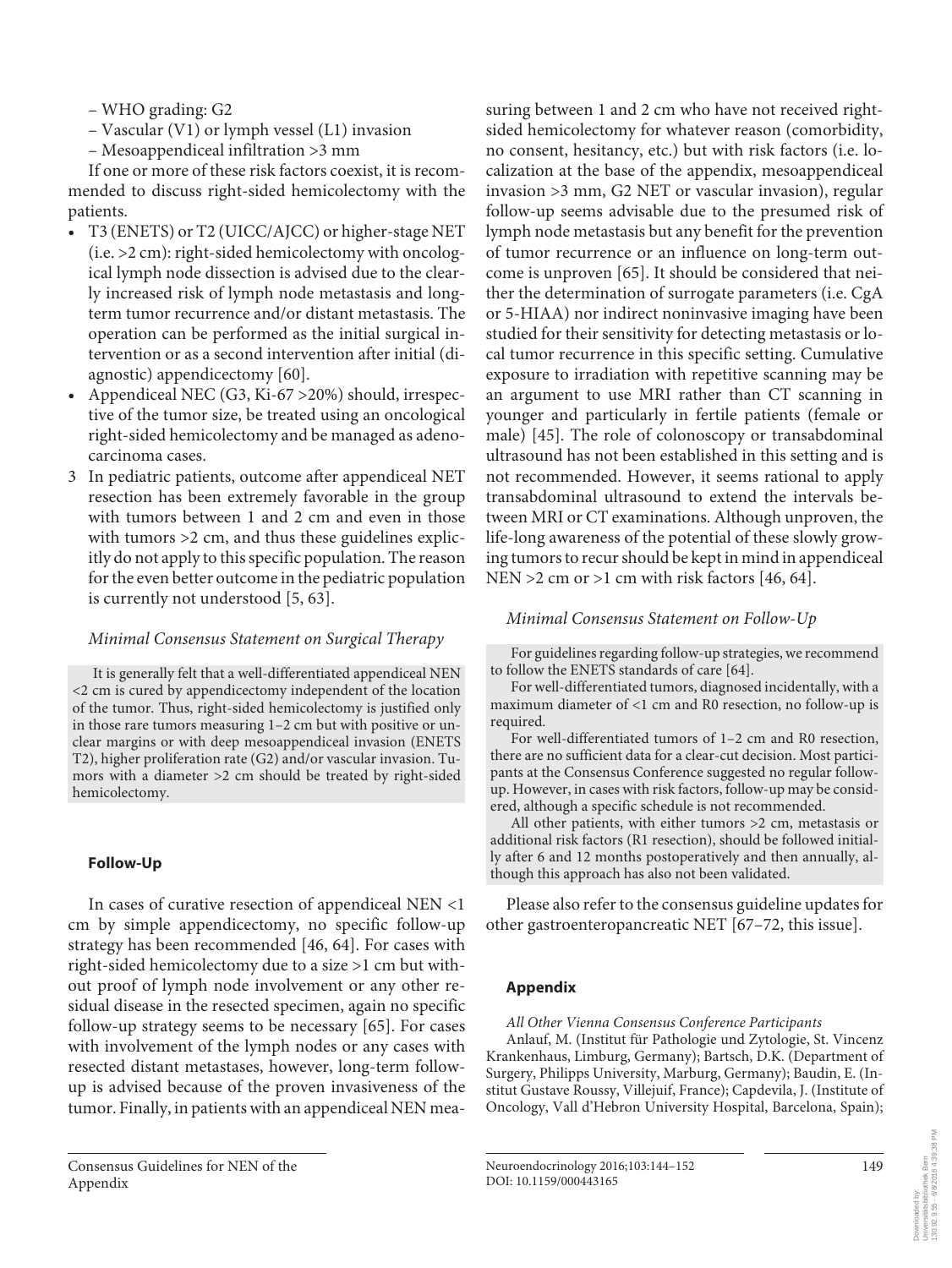Caplin, M. (Neuroendocrine Tumour Unit, Royal Free Hospital, London, UK); Cwikla, J.B. (Department of Radiology, Faculty of Medical Sciences, University of Warmia and Mazury, Olsztyn, Poland); De Herder, W.W. (Department of Internal Medicine, Division of Endocrinology, Erasmus Medical Center, Rotterdam, The Netherlands); Delle Fave, G. (Department of Digestive and Liver Disease, Ospedale Sant'Andrea, Rome, Italy); Eriksson, B. (Department of Endocrine Oncology, University Hospital, Uppsala, Sweden); Falconi, M. (Department of Surgery, San Raffaele Hospital, Università Vita e Salute, Milan, Italy); Ferolla, P. (NET Center, Umbria Regional Cancer Network, Università degli Studi di Perugia, Perugia, Italy); Ferone, D. (Department of Endocrine and Metabolic Sciences, University of Genoa, Genoa, Italy); Garcia-Carbonero, R. (Medical Oncology Department, Hospital Universitario Doce de Octubre, Madrid, Spain); Ito, T. (Pancreatic Diseases Branch, Kyushu University Hospital, Kyushu School of Medicine, Fukuoka, Japan); Jensen, R.T. (Digestive Diseases Branch, NIH, Bethesda, Md., USA); Kaltsas, G. (Department of Pathophysiology, Division of Endocrinology, National University of Athens, Athens, Greece); Klöppel, G. (Institute of Pathology, Technische Universität München, Munich, Germany); Kos-Kudla, B. (Department of Endocrinology, Medical University of Silesia, Katowice, Poland); Kwekkeboom, D. (Department of Internal Medicine, Division of Nuclear Medicine, Erasmus Medical Center, Rotterdam, The Netherlands); Pascher, A. (Department of Visceral and Transplant Surgery, Campus Virchow Klinikum, Charité Universitätsmedizin Berlin, Berlin, Germany); Ramage, J.K. (Gastroenterology Department, Hampshire Hospitals NHS Trust, Hampshire, UK); Raymond, E. (Oncologie Médicale, Hôpitaux Universitaires Paris Nord Val de Seine, Paris, France); Rindi, G. (Institute of Anatomic Pathology, Policlinico A. Gemelli, Università Cattolica del Sacro Cuore, Rome, Italy); Ruszniewski, P. (Department of Gastroenterology, Beaujon Hospital, Clichy, France); Sedlackova, E. (Department of Oncology, First Faculty of Medicine and General Teaching Hospital, Prague, Czech Republic); Sorbye, H. (Department of Oncology, Haukeland University Hospital, Bergen, Norway); Sundin, A. (Department of Radiology, Section for Molecular Imaging, University Hospital, Uppsala, Sweden); Taal, B. (Netherlands Cancer Centre, Lijnden, The Netherlands); Weber, W. (Department of Radiology, Memorial Sloan Kettering Cancer Center, New York, N.Y., USA); Wiedenmann, B. (Department of Hepatology and Gastroenterology, Campus Virchow Klinikum, Charité Universitätsmedizin Berlin, Berlin, Germany); Zheng-Pei, Z. (Department of Endocrinology, Peking Union Medical College Hospital, Beijing, China).

#### **References**

- 1 Yao JC, Hassan M, Phan A, et al: One hundred years after 'carcinoid': epidemiology of and prognostic factors for neuroendocrine tumors in 35,825 cases in the United States. J Clin Oncol 2008;26:3063–3072.
- 2 Allan B, Davis J, Perez E, et al: Malignant neuroendocrine tumors: incidence and outcomes in pediatric patients. Eur J Pedatr Surg 2013; 23,394–399.
- 3 Anwar K, Desai M, Al-Bloushi N, et al: Prevalence and clinicopathological characteristics of appendiceal carcinoids in Sharjah (United Arab Emirates). World J Gastrointest Oncol 2014;6:253–256.
- 4 Benedix F, Reimer A, Gastinger I, et al: Primary appendiceal carcinoma – epidemiology, surgery and survival: results of a German multi-center study. EJSO 2010;36:763–771.
- 5 Boxberger N, Redlich A, Böger C, et al: Neuroendocrine tumors of the appendix in children and adolescents. Pediatr Blood Cancer 2013;60:65–70.
- 6 Ellis L, Shale MJ, Coeman MP: Carcinoid tumors of the gastrointestinal tract: trends in incidence in England since 1971. Am J Gastroenterol 2010;105:2563–2569.
- 7 In't Hoff KH, van der Wal HC, Kazemier G, et al: Carcinoid tumour of the appendix: an analysis of 1,485 consecutive emergency appendectomies. J Gastrointest Surg 2008;12: 1436–1438.
- 8 Hauso O, Gustafsson BI, Kidd M, et al: Neuroendocrine tumor epidemiology: contrasting Norway and North America. Cancer 2008; 113:2655–2664.
- 9 Lepage C, Rachet B, Coleman MP: Survival from malignant digestive endocrine tumors in England and Wales: a population based study. Gastroenterology 2007;132:899–904.
- 10 Modlin IM, Lye KD, Kidd M: A five-decade analysis of 13,715 carcinoid tumors. Cancer 2003;97:934–959.
- 11 Quaedvlieg PF, Visser O, Lamers CB, et al: Epidemiology and survival in patients with carcinoid disease in the Netherlands. An epidemiological study with 2,391 patients. Ann Oncol 2001;12:1295–1300.
- 12 Tsai HJ, Wu CC, Tsai CR, et al: The epidemiology of neuroendocrine tumors in Taiwan: a nation-wide cancer registry-based study. PLoS One 2013;8:e62487.
- 13 Gouffon M, Iff S, Ziegler K, et al: Diagnosis and workup of 522 consecutive patients with neuroendocrine neoplasms in Switzerland. Swiss Med Wkly 2014;144:w13924.
- 14 Hsu C, Rashid A, Xing Y, et al: Varying malignant potential of appendiceal neuroendocrine tumors: importance of histologic subtype. J Surg Oncol 2013;107:136–143.
- 15 Graham RPD, Williams NP, West KA: Primary epithelial tumours of the appendix in a black population: a review of cases. World J Gastroenterol 2009;15:1472–1474.
- 16 Ito T, Sasano H, Tanaka M, et al: Epidemiological study of gastroenteropancreatic neuroendocrine tumors in Japan. J Gastroenterol 2010;45:234–243.
- 17 Scott A, Upadhyay V: Carcinoid tumors of the appendix in children in Auckland, New Zealand: 1965–2008. NZ Med J 2011;124:56–60.
- 18 Zhang X, Ma L, Bao H, et al: Clinical, pathological and prognostic characteristics of gastroenteropancreatic neuroendocrine neoplasms in China: a retrospective study. BMC Endocr Disord 2014;14:54.
- 19 Mullen JT, Savarese DMF: Carcinoid tumors of the appendix: a population-based study. J Surg Oncol 2011;104:41–44.
- Crea N, Pata G, Di Betta E, et al: High incidence of appendix carcinoid tumors among candidates for bariatric surgery: diagnostic and therapeutic implications. Obes Surg 2011;21:151–156.
- 21 Gustaffson BI, Siddique L, Chan A, et al: Uncommon cancers of the small intestine, appendix and colon: an analysis of SEER 1973– 2004, and current diagnosis and therapy. Int J Oncol 2008;33:1121–1131.
- 22 Niederle MB, Hackl M, Kaserer K, et al: Gastroenteropancreatic neuroendocrine tumours: the current incidence and staging based on the WHO and European Neuroendocrine Tumour Society classification: an analysis based on prospectively collected parameters. Endocr Relat Cancer 2010;17:909– 918.
- 23 Helland SK, Prosch AM, Viste A: Carcinoid tumours in the gastrointestinal tract – a population-based study from western Norway. Scand J Surg 2006;95:158–161.
- 24 Lepage C, Bouvier AM, Manfredi S, et al: Incidence and management of primary malignant small bowel cancers: a well-defined French population study. Am J Gastroenterol 2006;101:2826–2832.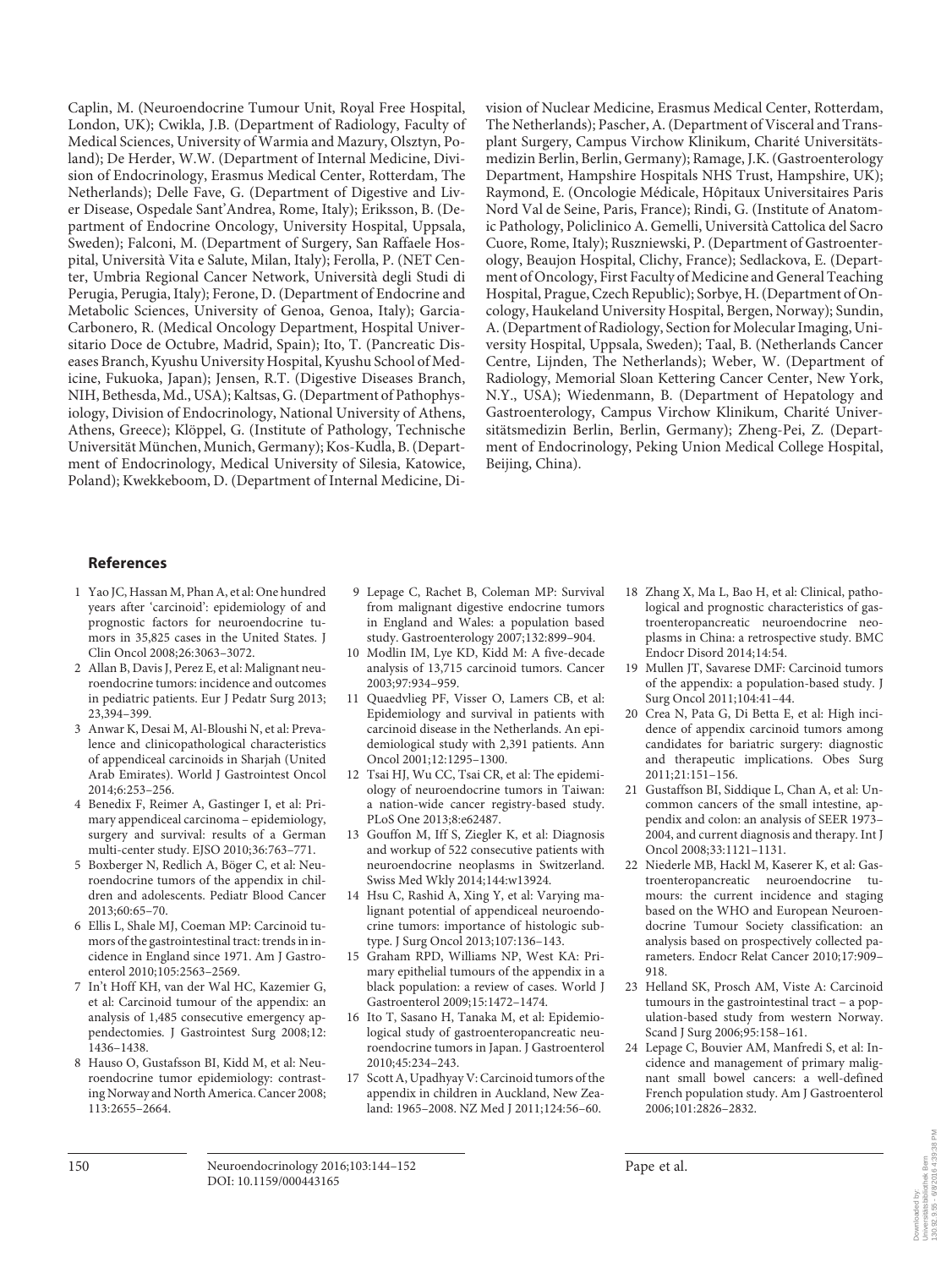- 25 García-Carbonero R, Capdevila J, Crespo-Herrero G, et al: Incidence, patterns of care and prognostic factors for outcome of gastroenteropancreatic neuroendocrine tumors (GEP-NETs): results from the National Cancer Registry of Spain (RGETNE). Ann Oncol 2010;21:1794–1803.
- 26 Ploeckinger U, Kloeppel G, Wiedenmann B, et al: The German NET registry: an audit on the diagnosis and therapy of neuroendocrine tumours. Neuroendocrinology 2009;90:349– 363.
- 27 Prommegger R, Obrist P, Ensinger C, et al: Retrospective evaluation of carcinoid tumors of the appendix in children. World J Surg 2002;26:1489–1492.
- 28 Parkes SE, Muir KR, Sheyyab M, et al: Carcinoid tumours of the appendix in children 1957–1986: incidence, treatment and outcome. Br J Surg 1993;80:502–504.
- 29 Kulkarni KP, Sergi C: Appendix carcinoids in childhood: long-term experience at a single institution in Western Canada and systematic review. Pediatr Int 2013;55:157–162.
- 30 McGory ML, Maggard MA, Kang H, et al: Malignancies of the appendix: beyond case series reports. Dis Colon Rectum 2005;48: 2264–2271.
- 31 Landry CS, Woodall C, Scoggins, et al: Analysis of 900 appendiceal carcinoid tumors for a proposed predictive staging system. Arch Surg 2008;143:664–670.
- 32 Moertel CG, Dockerty MB, Judd ES: Carcinoid tumors of the vermiform appendix. Cancer 1968;21:270–278.
- 33 McCusker ME, Cote TR, Clegg LX, et al: Primary malignant neoplasms of the appendix: a population-based study from the surveillance, epidemiology and end-results program, 1973–1998. Cancer 2002; 94: 3307– 3312.
- 34 Niederle MB, Niederle B: Diagnosis and treatment of gastroenteropancreatic neuroendocrine tumors: current data on a prospectively collected, retrospectively analyzed clinical multicenter investigation. Oncologist 2011; 16:602–613.
- 35 Goede AC, Caplin ME, Winslet MC: Carcinoid tumour of the appendix. Br J Surg 2003; 90:1317–1322.
- 36 Groth SS, Virnig BA, Al-Refaie WB, et al: Appendiceal carcinoid tumors: predictors of lymph node metastasis and the impact of right hemicolectomy on survival. J Surg Oncol 2011;103:39–45.
- 37 Moertel CG, Weiland LH, Nagorney DM, et al: Carcinoid tumor of the appendix: treatment and prognosis. N Engl J Med 1987;317: 1699–1701.
- 38 Stinner B, Rothmund M: Neuroendocrine tumours (carcinoids) of the appendix. Best Pract Res Clin Gastroenterol 2005;19:729– 738.
- 39 Deans GT, Spence RA: Neoplastic lesions of the appendix. Br J Surg 1995;82:299–306.
- 40 O'Donnell ME, Carson J, Garstin WIH, et al: Surgical treatment of malignant carcinoid tumours of the appendix. Int J Clin Pract 2007; 61:431–437.
- 41 Shapiro R, Eldar S, Sadot E, et al: Appendiceal cracinoid at a large tertiary center: pathologic findings and long-term follow-up evaluation. Am J Surg 2011;201:805–808.
- 42 Coursey CA, Nelson RC, Moreno RD, et al: Carcinoid tumours of the appendix: are these tumors identifiable prospectively on preoperative CT? Am Surg 2010;76:273–275.
- 43 Debnath D, Rees J, Myint F: Are we missing diagnostic opportunities in cases of carcinoid tumors of the appendix? Surgeon 2008;6:266– 272.
- 44 Pickhardt PJ, Levy AD, Rohrmann CA, et al: Primary neoplasms of the appendix: radiologic spectrum of disease with pathologic correlation. Radiographics 2003;23:645–662.
- 45 Virgone C, Cecchetto G, Alagio A, et al: Appendiceal neuroendocrine tumours in childhood: Italian TREP project. J Pediatr Gastroenterol Nutr 2014;58:333–338.
- 46 Pape UF, Perren A, Niederle B, et al: ENETS consensus guidelines for the management of patients with neuroendocrine neoplasms from the jejuno-ileum and the appendix including goblet cell carcinomas. Neuroendocrinology 2012;95:135156.
- 47 Prommegger R, Ensinger C, Adlassnig C, et al: Catestatin – a novel neuropeptide in carcinoid tumors of the appendix. Anticancer Res 2004;24:311–316.
- 48 Modlin IM, Kidd M, Latich I, et al: Genetic differentiation of appendiceal tumor malignancy: a guide for the perplexed. Ann Surg 2006;244:52–60.
- 49 O'Toole D, Grossman A, Gross D, et al: ENETS consensus guidelines for the standards of care in neuroendocrine tumors: biochemical markers. Neuroendocrinology 2009;90:194–202.
- 50 Klimstra DS, Arnold R, Capella C, et al: Bosman FT, Carneiro F, Hruban RH, Theise ND (eds): WHO Classification of Tumours of the Digestive System. Lyon, IARC, 2010.
- 51 Sobin LH, Gospodarowicz MK, Wittekind C (eds): TNM Classification of Malignant Tumours. Chichester, Wiley and Blackwell, 2009.
- 52 Rindi G, Klöppel G, Couvelard A, et al: TNM staging of midgut and hindgut (neuro)endocrine tumors: a consensus proposal including a grading system. Virchows Arch 2007;451: 757–762.
- 53 Tang LH, Shia J, Soslow RA, et al: Pathologic classification and clinical behavior of the spectrum of goblet cell carcinoid tumors of the appendix. Am J Surg Pathol 2008;32: 1429–1443.
- 54 Volante M, Daniele L, Asioli F, et al: Tumor staging but not grading is associated with adverse clinical outcome in neuroendocrine tumors of the appendix. Am J Surg Pathol 2013; 37:606–612.
- 55 Washington MK, Tang LH, Berlin J, et al: Protocol for the examination of specimens from patients with neuroendocrine tumors (carcinoid tumors) of the appendix. Arch Pathol Lab Med 2010;134:171–175.
- 56 Tang LH: Epithelial neoplasms of the appendix. Arch Pathol Lab Med 2010;134:1612– 1620.
- 57 Moertel CG, Weiland LH, Telander RL: Carcinoid tumor of the appendix in the first two decades of life. J Pediatr Surg 1990;25:1073– 1075.
- 58 Fornaro R, Frascio M, Sticchi S, et al: Appendectomy or right hemicolectomy in the treatment of appendiceal carcinoid tumors? Tumori 2007;93:587–590.
- 59 Alexandraki KI, Griniatsos J, Bramis KI, et al: Clinical value of right hemicolectomy for appendiceal carcinoids using pathologic criteria. J Endocrinol Invest 2011;34:255–259.
- 60 Bamboat ZM, Berger DL: Is right hemicolectomy for 2.0-cm appendiceal carcinoids justified? Arch Surg 2006;141:349–352.
- 61 Dunn JP: Carcinoid tumours of the appendix: 21 cases, with a review of the literature. NZ Med J 1982;95:73–76.
- 62 Rossi G, Valli R, Bertolini F, et al: Does mesoappendix infiltration predict a worse prognosis in incidental neuroendocrine tumors of the appendix? A clinicopathologic and immunohistochemical study of 15 cases. Am J Clin Pathol 2003;120:706–711.
- 63 Henderson L, Fehily C, Folaranmi S, et al: Management and outcome of neuroendocrine tumours of the appendix – a two centre UK experience. J Pediatr Surg 2014;49:1513– 1517.
- 64 Arnold R, Chen YJ, Costa F, et al: ENETS consensus guidelines for the standards of care in neuroendocrine tumours: follow-up and documentation. Neuroendocrinology 2009; 90: 227–233.
- 65 Murray SE, Lloyd RV, Sippel RS, et al: Postoperative surveillance of small appendiceal carcinoid tumors. Am J Surg 2014;207:342– 345.
- 66 Lamarca A, Nonaka D, Lopez Escola C, Hubner RA, O'Dwyer S, Chakrabarty B, Fulford P, Valle JW: Appendiceal goblet cell carcinoids: management considerations from a reference peritoneal tumour service centre and ENETS Centre of Excellence. Neuroendocrinology DOI:10.1159/000440725.
- 67 Delle Fave G, O'Toole D, Sundin A, Taal B, Ferolla P, Ramage JK, Ferone D, Ito T, Weber W, Zheng-Pei Z, De Herder WW, Pascher A, Ruszniewski P; all other Vienna Consensus Conference participants: ENETS consensus guidelines update for gastroduodenal neuroendocrine neoplasms. Neuroendocrinology 2016;103:119–124.